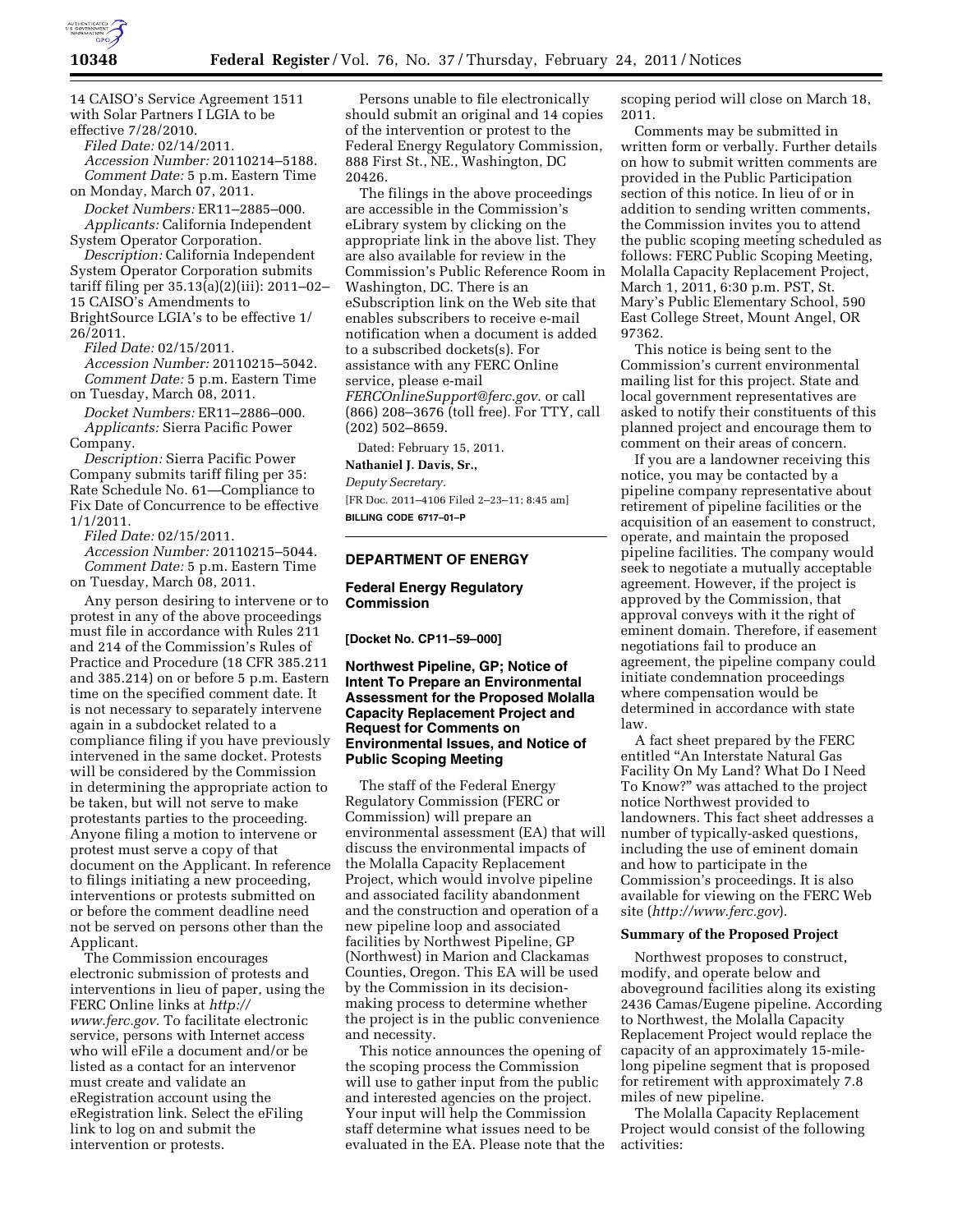• Abandon in-place approximately 15 miles of 16-inch-diameter pipeline;

• Relocate an existing pig<sup>1</sup> receiver from MP 41.02 to MP 48.04 and remove aboveground facilities, including a pig launcher, piping, and valves, to accommodate pipeline retirement;

• Install approximately 7.8 miles of new 20-inch diameter pipeline loop;1 and

• Install new taps, block valves, and crossovers along new pipeline loop.

The general location of the project facilities is shown in Appendix 1.2

#### **Land Requirements for Construction**

The project would require approximately 117 acres of land for the modification, removal, retirement, and/ or installation of aboveground facilities and the pipeline. Following construction, about 20.6 acres would be maintained for permanent operation of the project's below and aboveground facilities; the remaining acreage would be restored and allowed to revert to former uses. About 78 percent of the proposed loop pipeline route parallels existing pipeline, utility, or road rightsof-way.

# **The EA Process**

The National Environmental Policy Act (NEPA) requires the Commission to take into account the environmental impacts that could result from an action whenever it considers the issuance of a Certificate of Public Convenience and Necessity. NEPA also requires us 3 to discover and address concerns the public may have about proposals. This process is referred to as ''scoping''. The main goal of the scoping process is to focus the analysis in the EA on the important environmental issues. By this notice, the Commission requests public comments on the scope of the issues to address in the EA. All comments received will be considered during the preparation of the EA.

In the EA we will discuss impacts that could occur as a result of the construction and operation of the proposed project under these general headings:

<sup>3</sup> "We," "us," and "our" refer to the environmental staff of the Commission's Office of Energy Projects.

• Geology and soils;

• Land use and visual resources; • Water resources, fisheries, and wetlands;

- Cultural resources;
- Vegetation and wildlife;
- Air quality and noise;
- Endangered and threatened species;
- Public safety; and • Cumulative impacts

We will also evaluate reasonable alternatives to the proposed project or portions of the project, and make recommendations on how to lessen or avoid impacts on the various resource areas.

Our independent analysis of the issues will be presented in the EA. The EA will be placed in the public record and, depending on the comments received during the scoping process, may be published and distributed to the public. A comment period will be allotted if the EA is published for review. We will consider all comments on the EA before we make our recommendations to the Commission. To ensure your comments are considered, please carefully follow the instructions in the Public Participation section beginning on page 5.

With this notice, we are asking agencies with jurisdiction and/or special expertise with respect to environmental issues to formally cooperate with us in the preparation of the EA. These agencies may choose to participate once they have evaluated the proposal relative to their responsibilities. Agencies that would like to request cooperating agency status should follow the instructions for filing comments provided under the Public Participation section of this notice. Currently, no agencies have expressed their intention to participate as a cooperating agency in the preparation of the EA to satisfy their NEPA responsibilities related to this project.

### **Consultations Under Section 106 of the National Historic Preservation Act**

In accordance with the Advisory Council on Historic Preservation's implementing regulations for section 106 of the National Historic Preservation Act, we are using this notice to initiate consultation with applicable State Historic Preservation Office, and to solicit their views and those of other government agencies, interested Indian tribes, and the public on the project's potential effects on historic properties.4 We will define the

project-specific Area of Potential Effects (APE) in consultation with the SHPO as the project is further developed. On natural gas facility projects, the APE at a minimum encompasses all areas subject to ground disturbance (examples include construction right-of-way, contractor/pipe storage yards, compressor stations, and access roads). Our EA for this project will document our findings on the impacts on historic properties and summarize the status of consultations under section 106.

## **Currently Identified Environmental Issues**

We have already identified several issues that we think deserve attention based on a preliminary review of the proposed facilities and the environmental information provided by Northwest. This preliminary list of issues may be changed based on your comments and our analysis.

• Agricultural land uses including hops, filberts, and other specialty crops;

- Residential structures;
- Construction noise;
- Waterbody and wetland crossings; and

• Federally-listed threatened and endangered species and their habitats.

#### **Public Participation**

You can make a difference by providing us with your specific comments or concerns about the project. Your comments should focus on the potential environmental effects, reasonable alternatives, and measures to avoid or lessen environmental impacts. The more specific your comments, the more useful they will be. To ensure that your comments are timely and properly recorded, please send your comments so that they will be received in Washington, DC on or before March 18, 2011.

For your convenience, there are three methods which you can use to submit your comments to the Commission. In all instances please reference the project docket number (CP11–59–000) with your submission. The Commission encourages electronic filing of comments and has expert eFiling staff available to assist you at (202) 502–8258 or *[efiling@ferc.gov.](mailto:efiling@ferc.gov)* 

(1) You may file your comments electronically by using the eComment feature, which is located on the Commission's We bsite at *[http://](http://www.ferc.gov)  [www.ferc.gov](http://www.ferc.gov)* under the link to Documents and Filings. An eComment is an easy method for interested persons

<sup>&</sup>lt;sup>1</sup>A "pig" is a tool that is inserted into and moves through the pipeline, and is used for cleaning the pipeline, internal inspections, or other purposes. A pipeline loop is constructed parallel to an existing pipeline to increase capacity.

<sup>2</sup>The appendices referenced in this notice are not being printed in the **Federal Register**. Copies of appendices were sent to all those receiving this notice in the mail and are available at *[http://](http://www.ferc.gov) [www.ferc.gov](http://www.ferc.gov)* using the link called ''eLibrary'' or from the Commission's Public Reference Room, 888 First Street NE., Washington, DC 20426, or call (202) 502–8371. For instructions on connecting to eLibrary, refer to the last page of this notice.

<sup>4</sup>The Advisory Council on Historic Preservation's regulations are at Title 36, Code of Federal Regulations, Part 800. Historic properties are defined in those regulations as any prehistoric or

historic district, site, building, structure, or object included in or eligible for inclusion in the National Register for Historic Places.